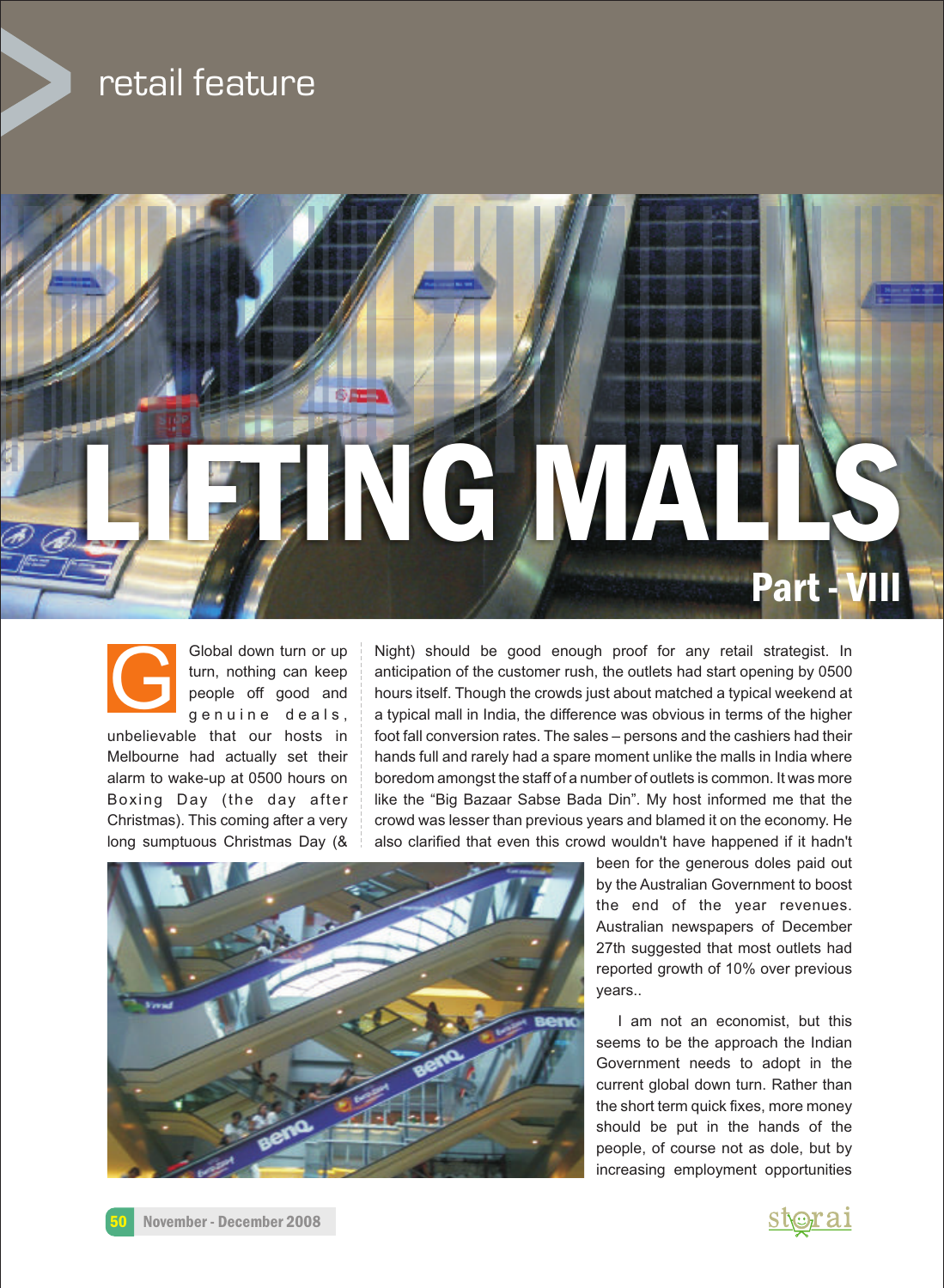## retail feature

catching up to do in terms of even the  $\frac{1}{2}$  afraid of them too.

malls abroad and in India is the

through aggressive infrastructure individual's privacy. I can't believe that we are so deprived of creativity development. After all we have huge and original ideas in India that we believe that everybody is a copy cat and

basic requirements. The supporting vertical transportation system, I was While my host went about really impressed by the arrangement of the escalators. It was clear that exploiting the big deals (the the architect / developer had applied their knowledge of "why you buy" discounts were up to 50% and psychology well enough. While the number of escalators was appeared genuine), I went in pursuit economized, the positioning of the escalators ensured smooth and easy of my favorite past time. As  $\vert$  access to the upper floors. The lifts were large enough to accommodate anywhere else in the world, the food  $\parallel$  up to 8 shopping carts at a time and were well positioned through the mall. courts were doing roaring business, It also helped that the shopping carts provided by the large anchor stores it didn't really matter that it was still could be used through the mall and at any of the other outlets. The early hours of the day. It didn't really parking lots extended the height of the mall enabling easy horizontal matter that most would have eaten movement. With numerous vehicle exit ramps, ingress and egress wasn't beyond limits just a few hours back. along drawn out affair. It was just perfect convenience for a shopper. The A stark difference between proof - I ended up spending over a couple of hundred dollars just on an A stark difference between impulse.

approach to photography. While  $\vert$  was also impressed by the contents of the warning / safety most malls in India have "no notices posted on the escalators. The contents in simple words and photography" signs put up, malls | pictorial representations more or less summed up the requirements of abroad do not really bother as long travelling on an escalator. Probably the only aspects missed out were the as you are not invading an references to "Stepping on and off carefully" and "Check shoelaces and